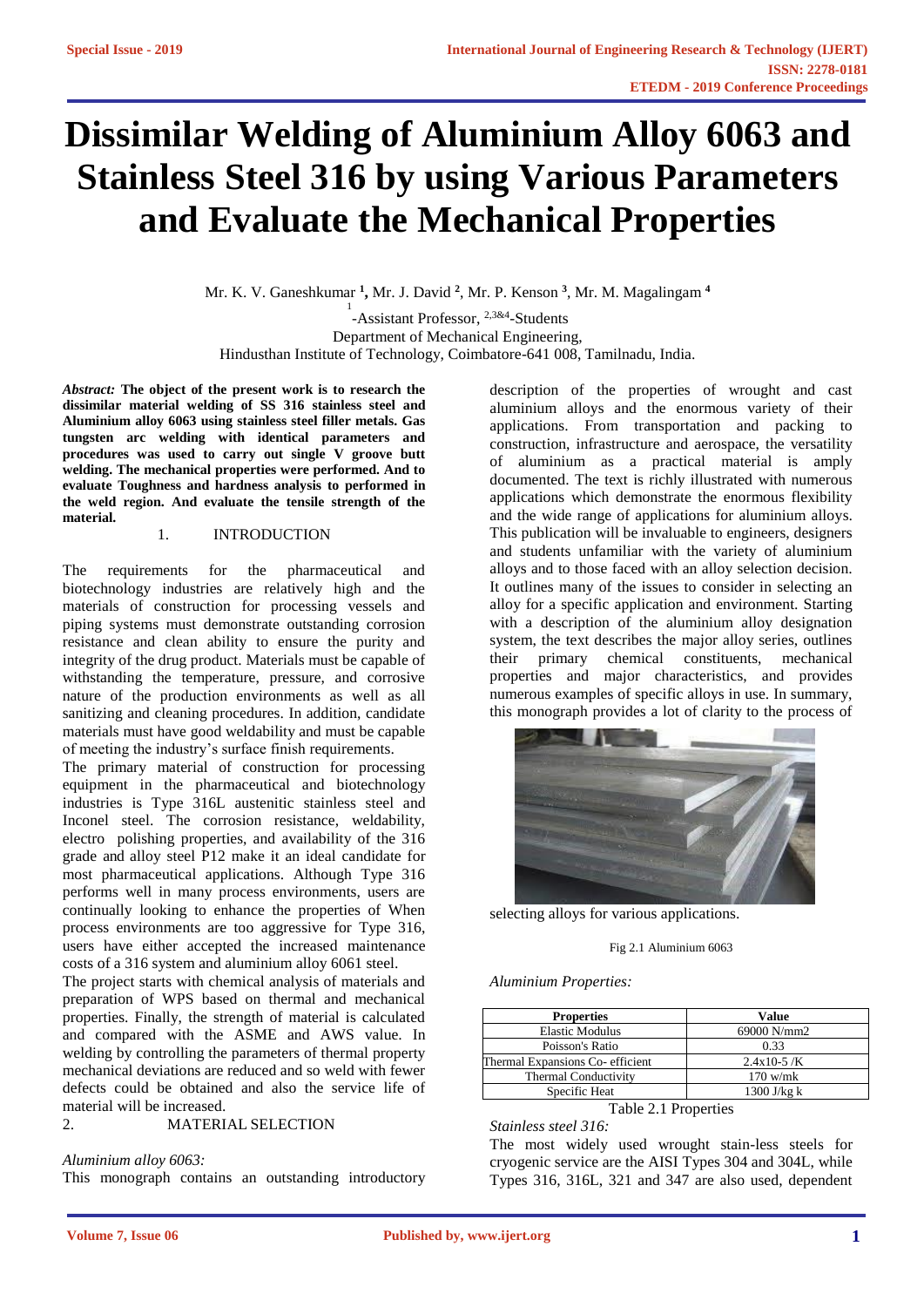upon the availability in the particular form or size required. For temperatures below about -200°C the nonstabilized grades are generallypreferred. Data for each of these types are included in the present publication together with summaries of the relevant European national specifications and steel designations. Data for the corresponding casting grades are also given. Particular care should be exercised in selecting appropriate grades of cast stainless steel for cryogenic.



Fig 2.2 Stainless steel Alloy

| <b>ELEMENTS</b> | % LEVEL   |
|-----------------|-----------|
| $\mathsf{C}$    | 0.08      |
| Mn              | 2.0       |
| Si              | 0.75      |
| P               | 0.045     |
| S               | 0.03      |
| Cr              | 16        |
| Mo              | $2 - 3$   |
| Ni              | $10 - 14$ |
| N               | 0.10      |

# Table 2.2 Composition 3. PROCESS

#### *Welding Process:*

Welding is [a fabrication process t](http://en.wikipedia.org/wiki/Fabrication_(metal))hat joins materials by caus[ing coalescence in w](http://en.wiktionary.org/wiki/coalesce)hich heat is supplied either electrically or by mean of a gas torch,. This is often done by melting the work pieces and adding a filler material to form a pool of molten material (the [weld pool\)](http://en.wikipedia.org/wiki/Weld_pool) that cools to become a strong joint, with pressure sometimes used in conjunction with [heat,](http://en.wikipedia.org/wiki/Heat) or by itself, to produce the weld. This is in contrast [with soldering and](http://en.wikipedia.org/wiki/Brazing)  [brazing, which i](http://en.wikipedia.org/wiki/Brazing)nvolve melting a lower-melting-point material between the work pieces to form a bond between them, without melting the work pieces. Welding is also the least expensive process and widely used now a days in fabrication. Welding is also called as secondary manufacturing process.

# *Tig Welding:*

Dc electrode negative (DCSP) is one in which the work piece is connected to positive and the electrode is connected to negative. In this type 70% of heat goes to work and 30% to electrode. In this type we can get deep and narrow penetration.



Dc electrode positive (DCNP) is one in which the work piece is connected to negative and the electrode is connected to work piece. In this type 35% of heat goes to work and 65% to electrode. In this type we can get wide and shallow penetration.

Alternating current (AC BALANCED) is one in which the 50% of heat goes to work and 50% to electrode. In this type we can get medium penetration. But the capacity of electrode is good when compared to DCE

# *Testing Process:*

# *Tensile test:*

Tensile test is used to determine the tensile strength of the specimen, % elongation of length and % reduction of area. Tensile test is usually carried out in universal testing machine.A universal testing machine is used to test tensile strength of materials. It is named after the fact that it can perform many standard tensile and compression tests on materials, components, and structures. The specimen is placed in the machine between the grips and an extensometer if required can automatically record the change in gauge length during the test. If an extensometer is not fitted, the machine itself can record the displacement between its cross heads on which the specimen is held. However, this method not only records the change in length of the specimen but also all other extending / elastic components of the testing machine and its drive systems including any slipping of the specimen in the grips.



Fig 3.2

# *Hardness test:*

A simple and economical way to characterize the mechanical properties and microstructure is by performing hardness measurements. By performing hardness measurements, the highest and lowest levels of hardness can be determined. In dissimilar metal welds the hardness level of parent metals and weld metal are determined. The most interesting part is where the transition from parent metal to weld metal takes place and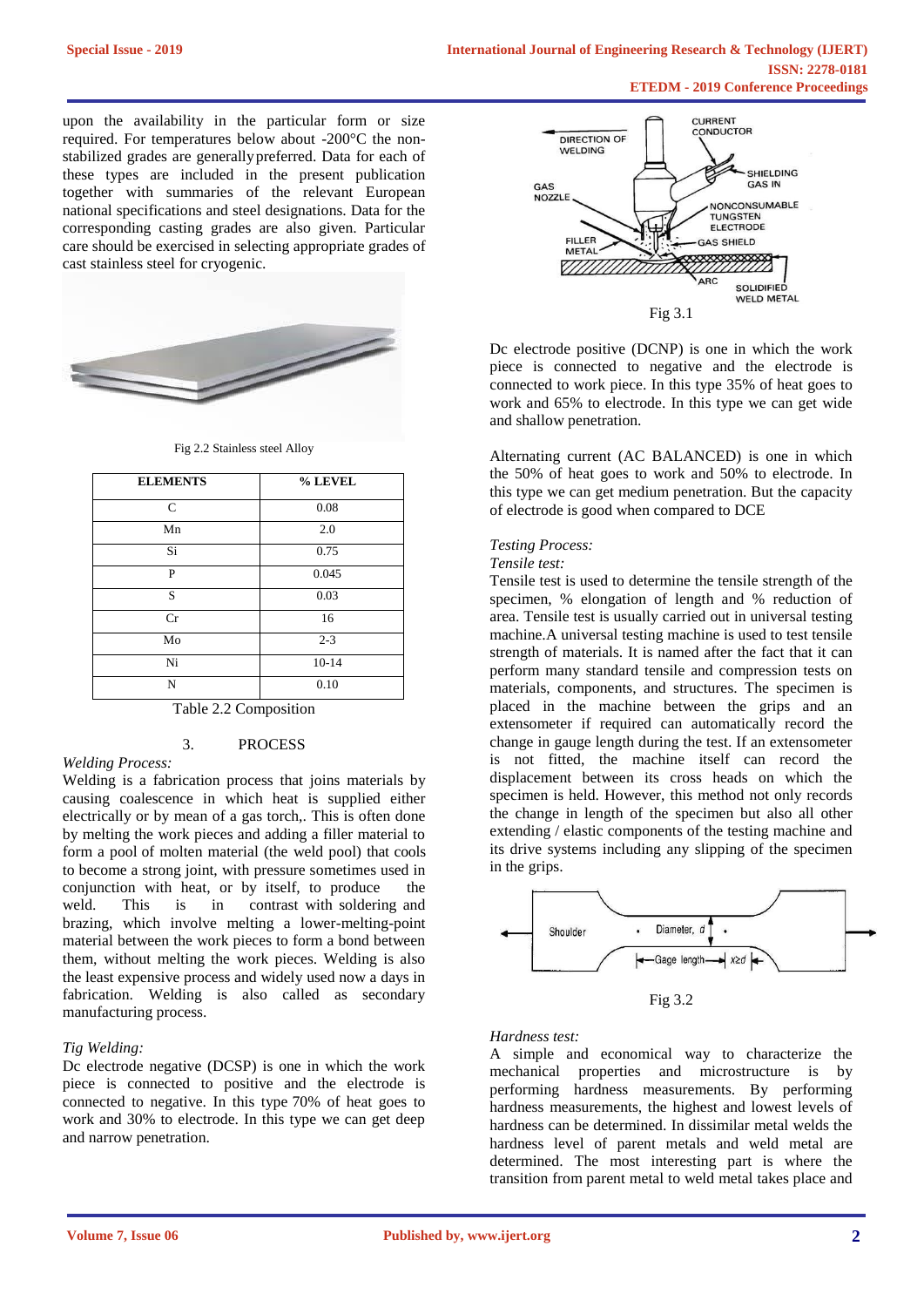in the root bead of the weld. A cross-section from each sample is taken transverse the weld by mechanical cutting. It is important that the preparations of the samples do not affect the surface metallurgical by hot or cold work. After the samples are cut they are grinded and polished in order to make as good preparation as possible.



# Fig 3.3

*Toughness test:*

It is well understood that ductile and brittle are relative, and thus interchange between these two modes of fracture is achievable with ease. The term Ductile-to-Brittle transition (DBT) is used in relation to the temperature dependence of the measured impact energy absorption.

The principal measurement from the impact test is the energy absorbed in fracturing the specimen. Energy expended during fracture is sometimes known as notch toughness. The energy expended will be high for complete ductile fracture, while it is less for brittle fracture. However, it is important to note that measurement of energy expended is only a relative energy, and cannot be used directly as design consideration. Another common result from the Charpy test is by examining the fracture surface. It is useful in determining whether the fracture is fibrous (shear fracture), granular (cleavage fracture), or a mixture of both.



4.TEST RESULT

| <b>Tensile Test:</b> |                         |           |          |  |  |
|----------------------|-------------------------|-----------|----------|--|--|
|                      | Thickness: 6 mm         |           |          |  |  |
| Width                | : 38mm                  |           |          |  |  |
| Area                 | : $228$ mm <sup>2</sup> |           |          |  |  |
| Yield                | Yield                   | Tensile   | Tensile  |  |  |
| Load                 | Strength                | Load      | Strength |  |  |
|                      |                         |           |          |  |  |
| KN                   | $N/mm^2$                | <b>KN</b> | $N/mm^2$ |  |  |
| 46.30                | 331.85                  | 64.76     | 529.40   |  |  |

Table 4.1

**Hardness Test:**

| <b>Material</b>     | <b>Hardness Value in</b><br><b>HRR</b> |
|---------------------|----------------------------------------|
| <b>Welded Alloy</b> | 134                                    |

# **Impact Test (Charpy):**

| <b>Material</b>     | <b>Impact Value in</b><br><b>Joules</b> |
|---------------------|-----------------------------------------|
| <b>Welded Alloy</b> | 77.5                                    |